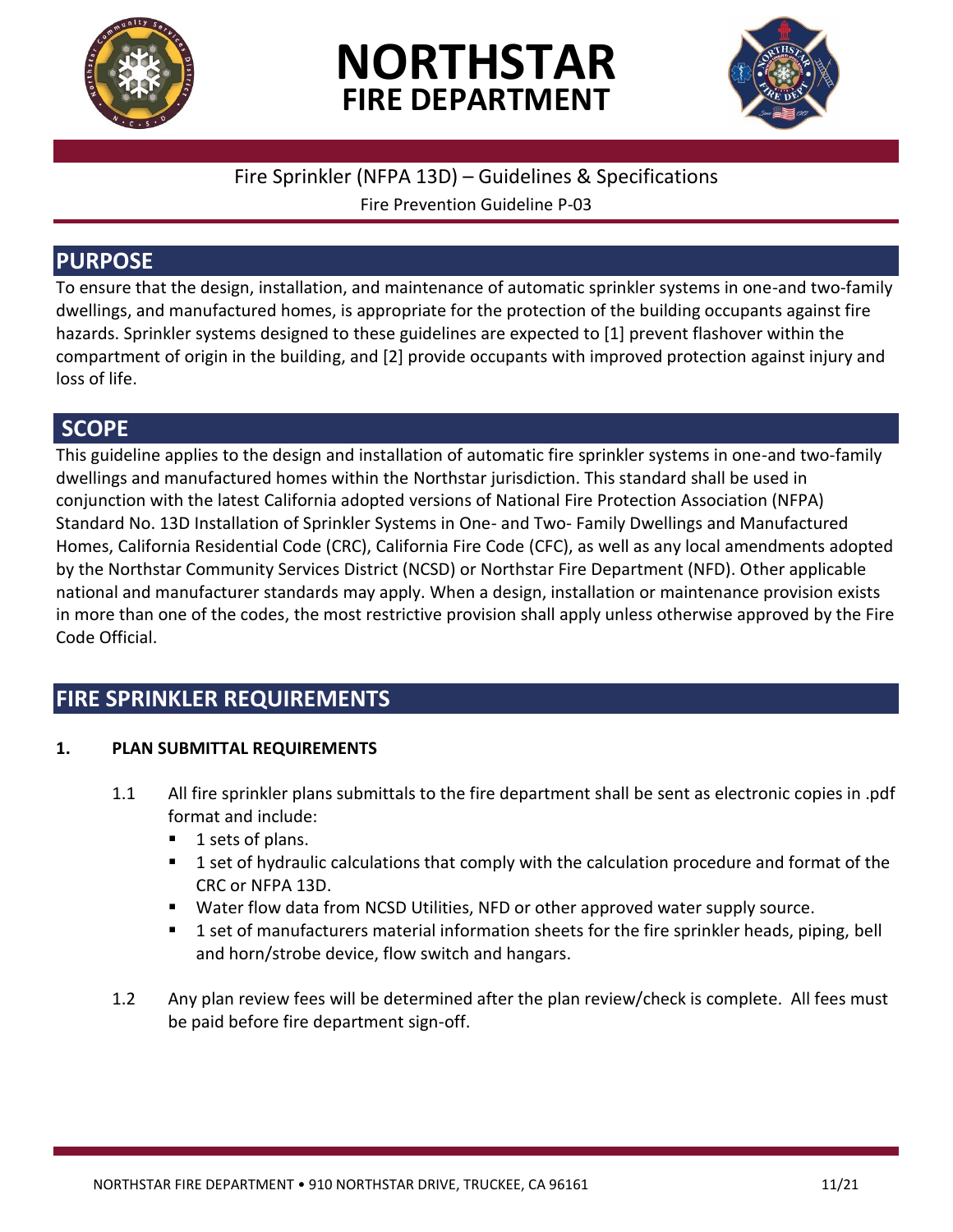- 1.3 Specific fire sprinkler plan submittal requirements:
	- Location of project including street address and Assessor Parcel Number (APN).
	- Name of sprinkler installer, address, phone number, type of license and license number.
	- All plan sheets shall be to scale, dimensioned and numbered. The scale shall be no less than  $1/8" = 1$ -foot.
	- A site plan drawn to scale with the following items shown on the plan:
		- $\circ$  All property lines, the outline of all buildings on the parcel, roads adjacent to the parcel, the driveway, a north arrow and the scale the plan is drawn to note.
		- o The point of connection to public or private water system and size of any public water main.
		- $\circ$  Any alternate water supply components such as a well, pump or storage tank.
		- o The point of entry of the water service to the dwelling.
		- $\circ$  The size and type of all pipe and fittings, with the length of each segment of the underground supply line.
		- o The location, size and arrangement of all devices on the water supply line, such as a meter, valves and backflow prevention devices.
		- o The location of the bell (10") or horn/strobe.
		- o Elevation reference points corresponding to matching locations in the hydraulic calculations.
	- A floor plan / fire sprinkler plan drawn to scale with the following items shown on the plan:
		- o Label all rooms and indicate the use of any room where sprinkler protection is not being provided.
		- o The location of the fire sprinkler riser.
		- o All sprinkler locations and spacing dimensioned on the floor plan, including the garage.
		- o Size and type of all pipe and fittings, with length of each segment.
		- o The location and type of all pipe hangers and other means of support.
		- o The location of all heat producing devices with their heat zones noted on the plan.
		- $\circ$  The location of all ceiling electrical fixtures. Indicate the size and depth of all fixtures not flush with the ceiling.
		- o Note any exposed beams, lighting fixtures or other ceiling obstructions to the sprinkler heads.
		- o The location, size, depth and spacing of exposed beams.
		- o Provide ceiling elevations, or cross sections, to indicate any sloped, beamed or special shaped ceilings.
		- o Specify the method of freeze protection for the piping system.
		- o Elevation reference points corresponding to matching locations in the hydraulic calculations.
		- o Provide the square footage of the bathrooms on the plans.
		- o Provide the square footage for all clothes and linen closets and pantries.
		- o Show the attic access door.
		- o Show any attic or crawl space areas that are designed for storage.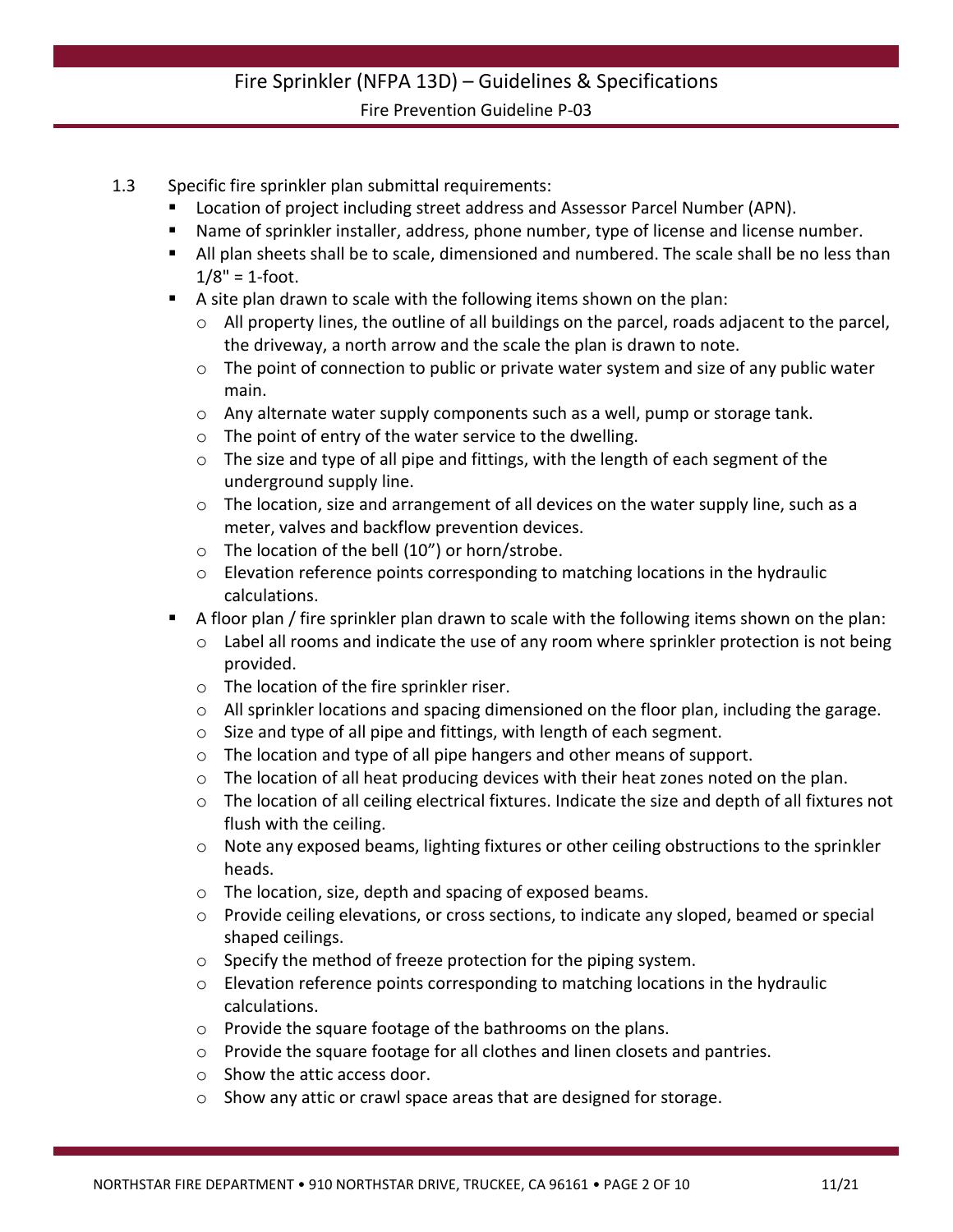#### **2. DESIGN REQUIREMENTS**

- 2.1 All fire sprinkler plan submittals shall be designed to meet the requirements of NFPA 13D, CRC, CFC, NCSD Ordinances and any additional requirements as outlined within this document.
- 2.2 Per NCSD 36-19, fire sprinkler systems are required throughout for:
	- All new buildings regardless of occupancy type or square footage.
	- When there is a change in use in all, or a portion, of an existing structure which would cause occupancy classification to change.
	- Additions to be made to an existing structure so as to increase the Total Fire Area of the original structure to greater than twenty percent (20%).
	- Remodels, alterations and/or repairs to an existing building involving demolition, removal or repair of more than 50% of the gross square footage of the building, the building, the building shall meet the requirements for a newly constructed building. For the purpose of this section, a 50% threshold shall be applied if the project involves any of the following:
		- $\circ$  The removal, demolition or repair of more than 50% of the exterior weight bearing walls; or
		- $\circ$  The removal, demolition or repair of more than 50% of the interior floor square footage.
	- **Exceptions:** 
		- o Low life safety hazard structures, such as stand-alone public restrooms and ski lift operator structures that are less than **500 square feet** shall be evaluated by the Fire Chief on a case-by-case basis.
		- o Whenever there are practical difficulties involved, the Fire Chief shall have the authority to grant modifications in individual cases provided the modifications do not lessen the health, life and fire safety requirements as permitted in Section 104.8 of the California Fire Code.
- 2.3 The fire sprinkler systems shall be designed by either a California licensed Fire Protection Engineer, Mechanical Engineer, Registered Professional Engineer or a California licensed Fire Protection Contractor (C-16). A C-16 contractor may not install a design by another C-16 contractor.
- 2.4 A stand-alone fire sprinkler system (shall be separate and independent within the building from the water distribution system) and shall include a water flow switch. (Placer County)
- 2.5 Provide as a local audible alarm either an all-weather rated bell (10" in size) or horn/strobe (producing an audible notification sound of no less than 110 dB). Such local audible alarms shall be installed on the street front and visible from the street from two different directions. Provide the manufacturer's information sheets indicating the device chosen. (NCSD 36-19)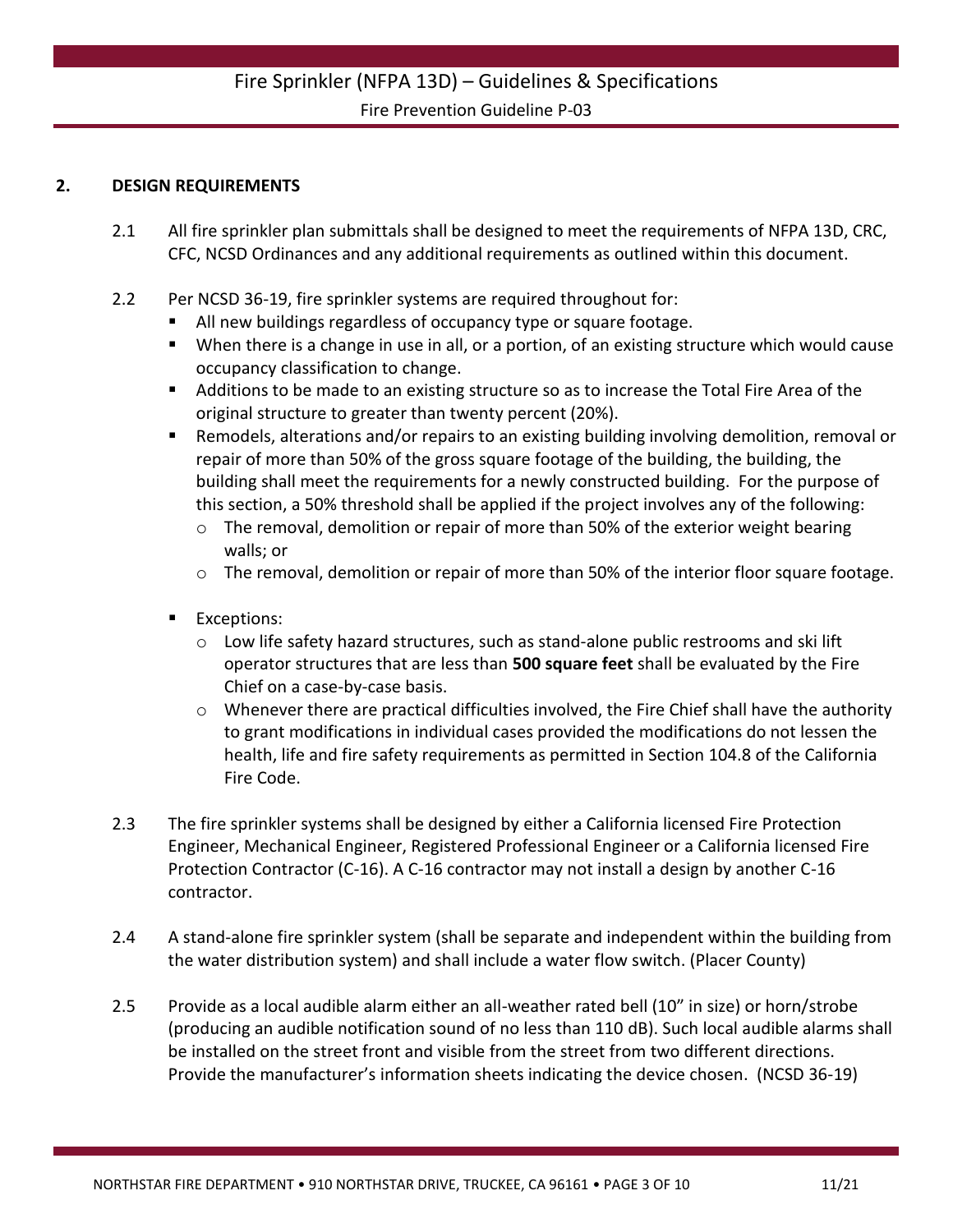- 2.6 Fire sprinkler water flow switches shall be interconnected to the dwelling smoke detectors. Activation of the fire sprinkler water flow switch shall activate and sound the audible smoke alarms at each detector within the dwelling. (Placer County)
- 2.7 Fire sprinkler water flow switches shall be monitored by a local audible alarm. (NCSD 36-19)
- 2.8 Fire sprinkler water flow switches shall be a retarding type with a delay set between 30-45 seconds. (Placer County)
- 2.9 Fire sprinkler water flow switches shall be connected to each automatic sprinkler system. (NCSD 36-19)
- 2.10 Fire sprinkler water-flow alarm devices shall be activated by water flow equivalent to the flow of a single sprinkler of the smallest orifice size installed in the system. (NCSD 36-19)
- 2.11 Provide tamper switches for backflow preventer control valves so that if the control valves are closed a local audible alarm will activate/sound. (NCSD 36-19)
- 2.12 All risers shall be designed and constructed per the Northstar's Standard Riser Detail (See Attachment A), no exceptions. All risers shall be within a conditioned space. Northstar's Standard Detail must be placed on the plans submittal. (NCSD 36-19)
- 2.13 The underground fire riser must be two (2) inch continuous polyethylene pipe (200 psi minimum) with enough remaining to be run into the conditioned space for the fire riser. (NCSD 36-19)
- 2.14 A Cherne well-plug must be installed at the underground fire line riser at the main/street for lock-out/tag-out. (AHJ). See attachment B.
- 2.15 Devices and materials used in sprinkler system shall be listed except as permitted. (NFPA 13D)
- 2.16 Sprinklers shall be classified as ordinary temperature rated with a temperature rating of 135 to 170 degrees F or intermediate temperature rated with a temperature rated with a temperature rating of 175 to 225 degrees F. (NFPA 13D) Provide the manufacturers listed rating and indicate the classification rating on the plans.
- 2.17 Each fire riser shall have a minimum  $\frac{1}{2}$ " drain on the system side of the control valve. Indicate on the plans a ½" minimum drain on the system side of the control valve. (NFPA 13D)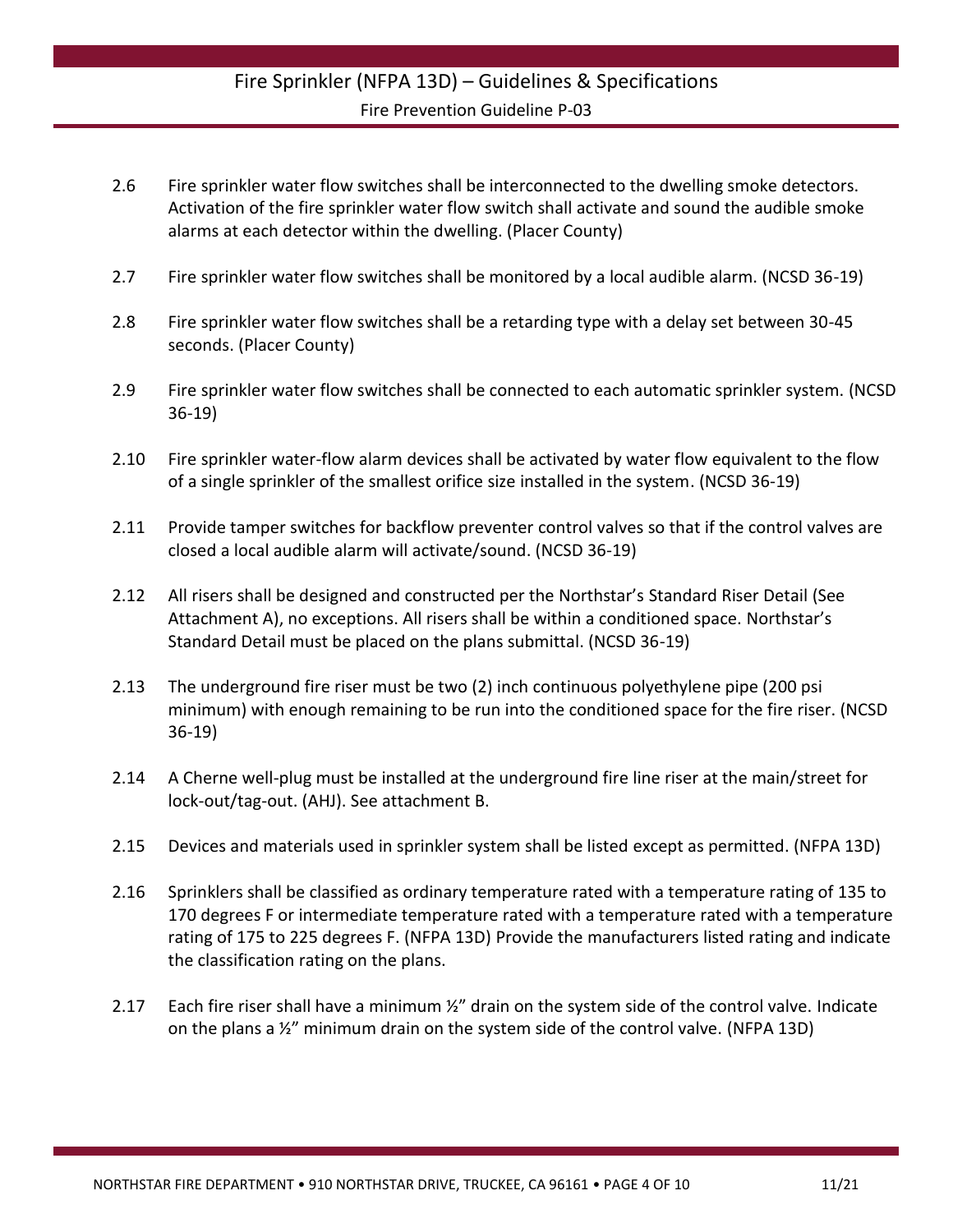- 2.18 Sprinklers are required in all areas of the structure including:
	- Attached garage
	- Attic Spaces (as described below)
	- Crawl Spaces (as described below)
	- **Closets (as described below)**
	- **Accessible openings under stairwells**
- 2.19 Sprinklers are required in bathrooms that are greater  $55ft^2$ . (NFPA 13D)
- 2.20 Sprinklers are not required in clothes closets, linen closets, and pantries that meet all of the following conditions (NFPA 13D):
	- The area of the space does not exceed 24ft<sup>2</sup>.
	- The walls and ceilings are surfaced with noncombustible or limited-combustible materials as defined in NFPA 220.
- 2.21 Garages shall be provided with automatic fire sprinkler protection. (NFPA 13D)
- 2.22 All small enclosures containing heat producing devices (i.e. furnace, hot water heater, etc.) are required to be sprinklered. These may be protected by standard type sprinklers with intermediate temperature rating.
- 2.23 A sprinkler shall be installed above heat producing equipment or at the wall separating the space with the heat producing equipment from the occupied space. If the sprinkler is placed on the wall, it must be placed on the same side of the heat producing equipment. (NFPA 13D).
- 2.24 Piping or tubing in sprinkler systems shall be of the proper materials. (NFPA 13D) CPVC fire sprinkler pipe may be used. All materials shall be installed per their listing requirements. CPVC piping is acceptable for use in a garage when it is installed in the following manner:
	- **The piping is installed above a smooth flat horizontal ceiling.**
	- The entire ceiling all of the walls are covered with a minimum of  $\frac{y}{x}$  plywood or 3/8" gypsum board.
- 2.25 Pendant sprinklers shall be located at least 3 ft. away from obstructions such as ceiling fans and light fixtures unless the spacing requirements are met. (NFPA 13D)
- 2.26 All valves controlling the flow to the fire sprinkler system shall be monitored by a local audible alarm so that the valves stay in the open position. Install additional audible devices central to all sleeping rooms on each floor to be activated by the flow and tamper switches and audible throughout the sleeping rooms with a minimum 70 dB. (NCSD 36-19)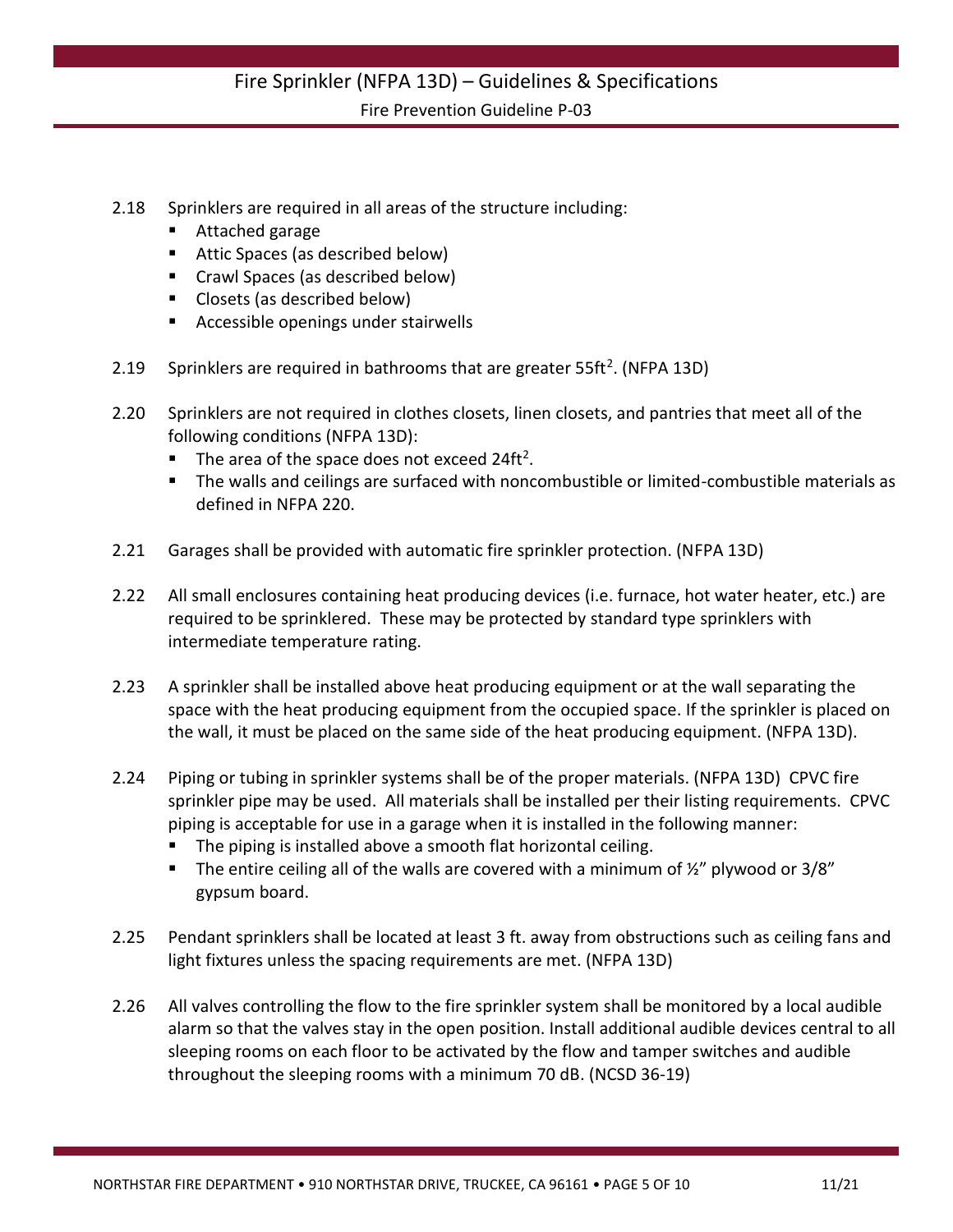2.27 Fire sprinkler flow switch, horn/strobe and audible devices shall be on a shared circuit breaker such as the garage door opener, refrigerator, furnace, etc. (AHJ)

#### **3. HYDRAULIC CALCULATION REQUIREMENTS**

- 3.1 Calculations are required for the two most hydraulically demanding heads. (NFPA 13D) NFD may require additional flowing heads if certain benchmarks are exceeded.
- 3.2 Provide a 10% safety margin in all calculations.
- 3.3 The two (2) inch continuous polyethylene pipe (200 psi minimum) must be calculated using an internal diameter (ID) of 1.625

#### **4. INSPECTIONS & TESTING REQUIREMENTS**

- 4.1 An underground trench inspection of the two (2) inch continuous polyethylene fire riser pipe is required prior to burial. (NCSD 36-19)
- 4.2 Underground fire riser pipe shall be tested at 150 psi for two (2) hours with a visual system flush. (NCSD 36-19)
- 4.3 Visual inspection of the two (2) inch continuous polyethylene fire riser pipe with the compression fitting above ground within the conditioned space is required. (NCSD 36-19)
- 4.4 Above ground fire sprinkler piping shall be visually inspected prior to any sheetrock or insulation.
- 4.5 The above ground piping shall be hydrostatically tested at 150 psi for two (2) hours with a visual flush of the system. (NCSD 36-19)
- 4.6 Prior to final sign-off of the fire sprinkler system a backflow certification certificate needs to be provided by a fire sprinkler contractor. (NCSD 36-19)
- 4.7 Inspection and manipulation of the flow and tamper switches is required. Activation of the switches must – at a minimum – sound an exterior audible device. If such exterior audible device is not readily heard in the interior of the structure, notification devices shall be added. (NCSD 36-19)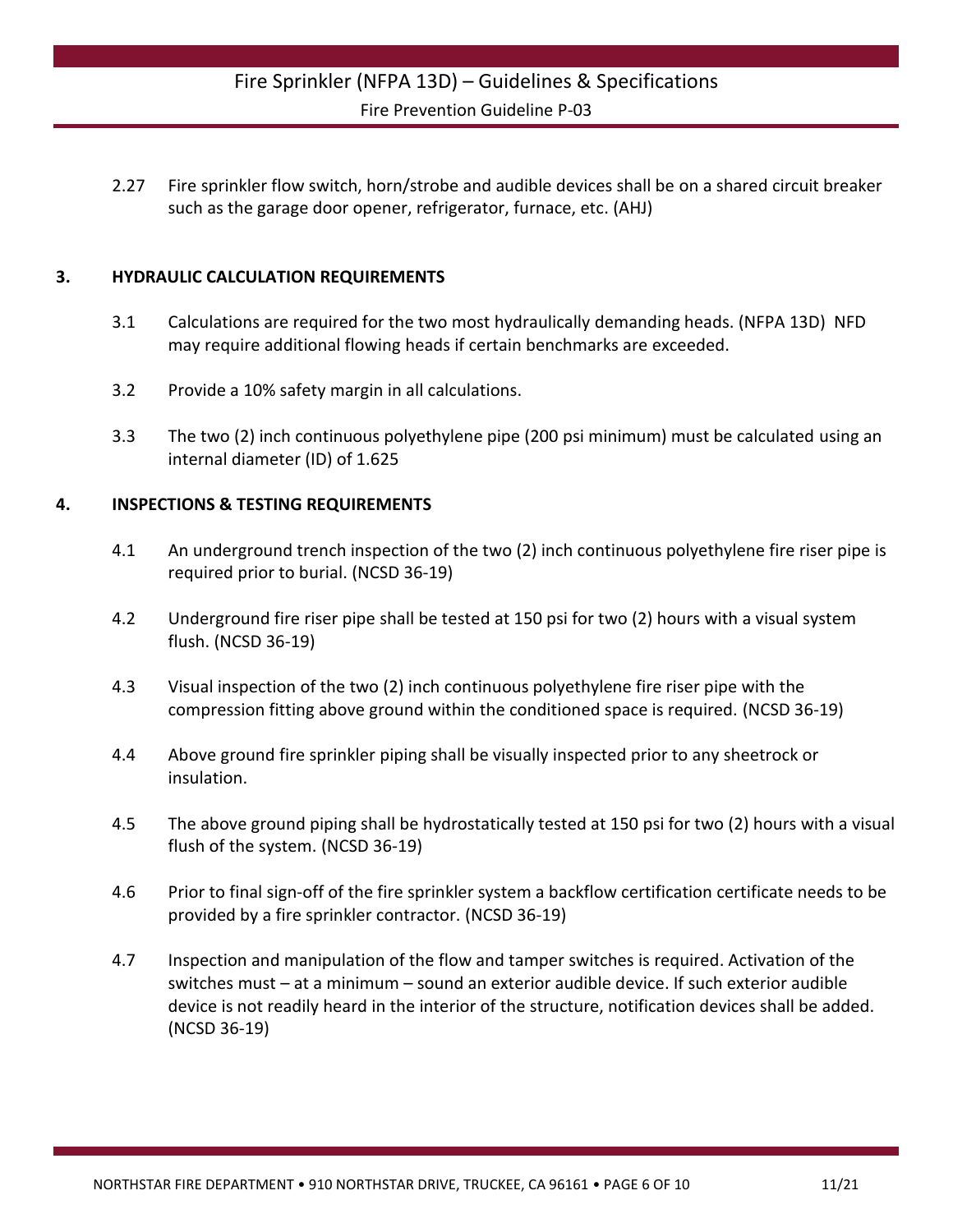# **NORTHSTAR FIRE DEPARTMENT NOTES Fire Sprinkler Systems 13D**

#### **PLACE THE FOLLOWING NOTES VERBTIM ON THE PLAN:**

1. The system shall be designed and installed in accordance with the most recently adopted edition of NFPA 13D and amendments as

adopted by the local jurisdiction.

2. System design basis. Hydraulically most demanding 2 sprinklers.

3. All pipe shall be U.O.N.: Underground = Copper/Poly, Riser = Copper, Overhead = Blazemaster CPVC.

4. Only 2" continuous polyethylene pipe to be used for underground fire line. (NCSD 36-19)

5. Underground mains and lead-in connections (i.e. underground fire line) shall be hydrostatically pressure tested (150 psi for 2 hours) and flushed before connection is made to fire riser/sprinkler piping. (NCSD 36-19)

6. A Cherne well-plug must be placed on the fire sprinkler riser at the main/street for lock-out/tag-out. (AHJ)

7. The water meter shall be installed prior to final. (AHJ)

8. If chosen over strobes, an exterior bell shall be of 10-inch minimum size. (NCSD 36-19)

9. Fire riser must be installed or placed within conditioned space. (NCSD 36-19)

10. Fire riser must be installed or constructed per NCSD Detail. Fire Riser Detail must be placed on plans. (NCSD 36-19)

11. All valves controlling fire system flows shall be monitored by a local audible alarm so that all valves stay in the opened position. (NCSD 36-19)

12. Exposed exterior fire riser valves shall be painted OSHA safety red. Fire sprinkler or supply pipe exposed or susceptible to wet conditions shall be painted (any color) or otherwise coated to inhibit corrosion. Stainless steel assemblies and piping may be left unpainted provided that any hose connections, valves, or other components operated by the fire department are painted red.

13. A 10% safety factor deduction from the existing static pressure shall be included in the hydraulic calculations

14. The distance between sprinklers and sprinklers to walls shall be measured along the slope of the ceiling. (NFPA 13D)

15. Pendent sprinklers shall be a minimum of 36" away from the center of any obstructions such as ceiling fans and light fixtures unless requirements of NFPA 13D 8.2.5.3 are met.

16. Sidewall sprinklers shall be a minimum of 60" away from the center of any obstructions such as ceiling fans and light fixtures unless the requirements of NFPA 13D 8.2.5.4 are met.

17. NFPA 13D provides information regarding spacing of the sprinklers with respect to heat producing devices (fireplaces, ranges, ovens, heating vents, water heaters, furnaces, etc.) whether or not all heat producing devices are shown on the plan proper minimum distances must be maintained.

18. Sprinklers shall be required in all attached garages. Sprinklers located in garages shall be listed residential sprinklers or quick response sprinklers having the same orifice size as the sprinklers in the dwelling unit.

19. Sprinklers may be omitted from attics and crawl spaces which are not used or intended for living purposes or storage.

20. Sprinklers in spaces subject to temperatures in excess of 100°F (including garages and exterior closets) must be intermediate temperature rated (175°F or more).

21. Where the fuel-fire equipment is above all of the occupied areas of the dwelling unit, no sprinkler protection shall be required in the concealed space. (NFPA 13D 8.3.5.1.1)

22. Where fuel-fired equipment is below or on the same level as occupied areas of the dwelling unit, at least one quick response intermediate temperature sprinkler shall be installed above the equipment or at the wall separating the space with the fuel fired equipment from the occupied space. (NFPA 13D 8.3.5.1.2)

23. Above ground fire sprinkler piping shall be hydrostatically tested (150 psi for 2 hours).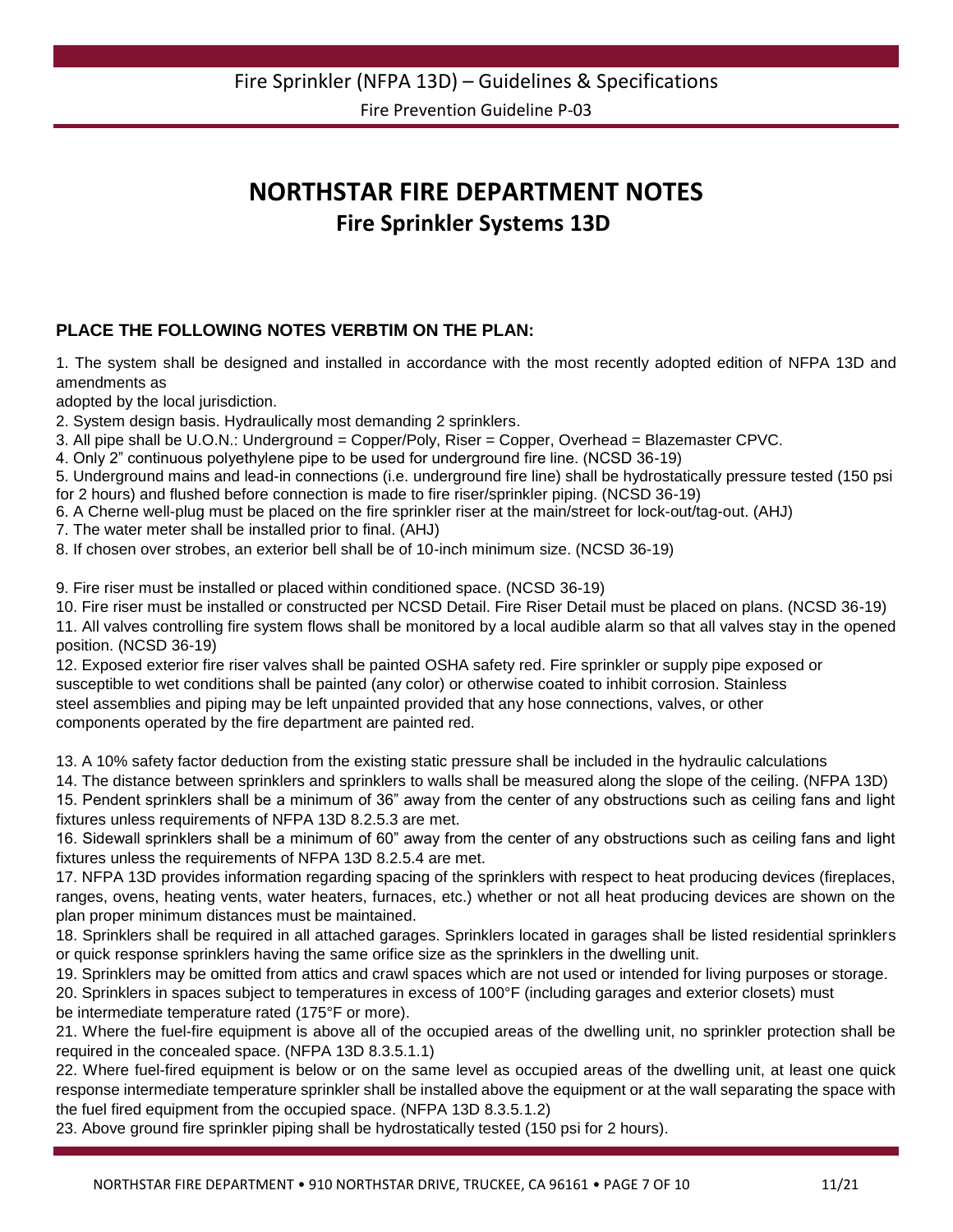# Fire Sprinkler (NFPA 13D) – Guidelines & Specifications

Fire Prevention Guideline P-03

- 24. Installation of all residential sprinklers shall be in strict compliance with manufacturer's installation guide.
- 25. Prior to drilling joists, contact structural engineer for recommended drilling guidelines.
- 26. All required signage shall be installed prior to final approval.
- 27. Call NFD at (530) 562-1212 ext.1 to schedule all inspections at least 48 hours in advance.
- 28. An underground fire line inspection is required during the open trench inspection.

29. A pressure gauge shall be provided on the riser at the time of final inspection to verify the minimum required pressure is present.

30. An approved method of demonstrating the system is pressurized at the time of rough inspection will be provided.

31. All sprinkler piping shall remain uncovered until inspected by NFD.

- 32. An inspection required at both rough and final prior to occupancy being granted.
- 33. At final inspection, all ceilings shall have all patches, repairs, and final finishes completed.

#### FIRE SPRINKLER SPACING

The system has been designed to allow all compartments with:

| 1 residential head to be spaced at          |  | max. The sprinkler shall not exceed | feet from the wall. |
|---------------------------------------------|--|-------------------------------------|---------------------|
| 2 or more residential heads to be spaced at |  | max. Sprinklers shall exceed        | feet from the wall. |

The minimum distance between any 2 residential sprinklers shall not be less than \_\_\_\_\_\_\_ feet. The minimum distance a sprinkler can be located from a wall is \_\_\_\_\_\_\_ inches.

#### HYDRAULIC INFORMATION

The minimum static pressure required at the riser gauge is calculated by adding the minimum required street (source) pressure +/- elevation gain/loss.

Water supply/Source: Static \_\_\_\_\_\_\_\_ PSI

Minimum static pressure (psi) required at riser gauge: PSI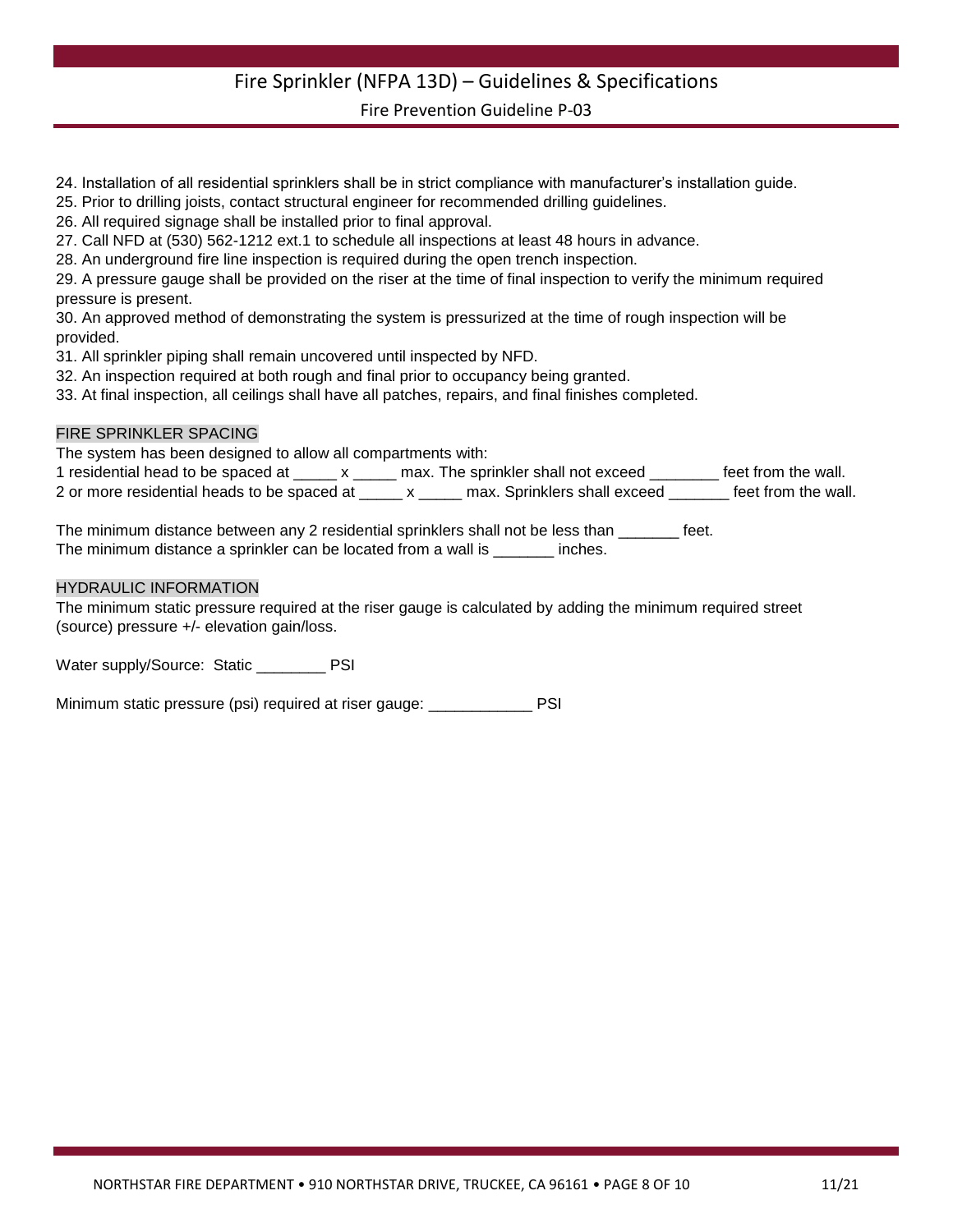**Attachment A Northstar's Fire Riser Detail**

\*\*\*Riser detail must be placed on the fire sprinkler plans.\*\*\*